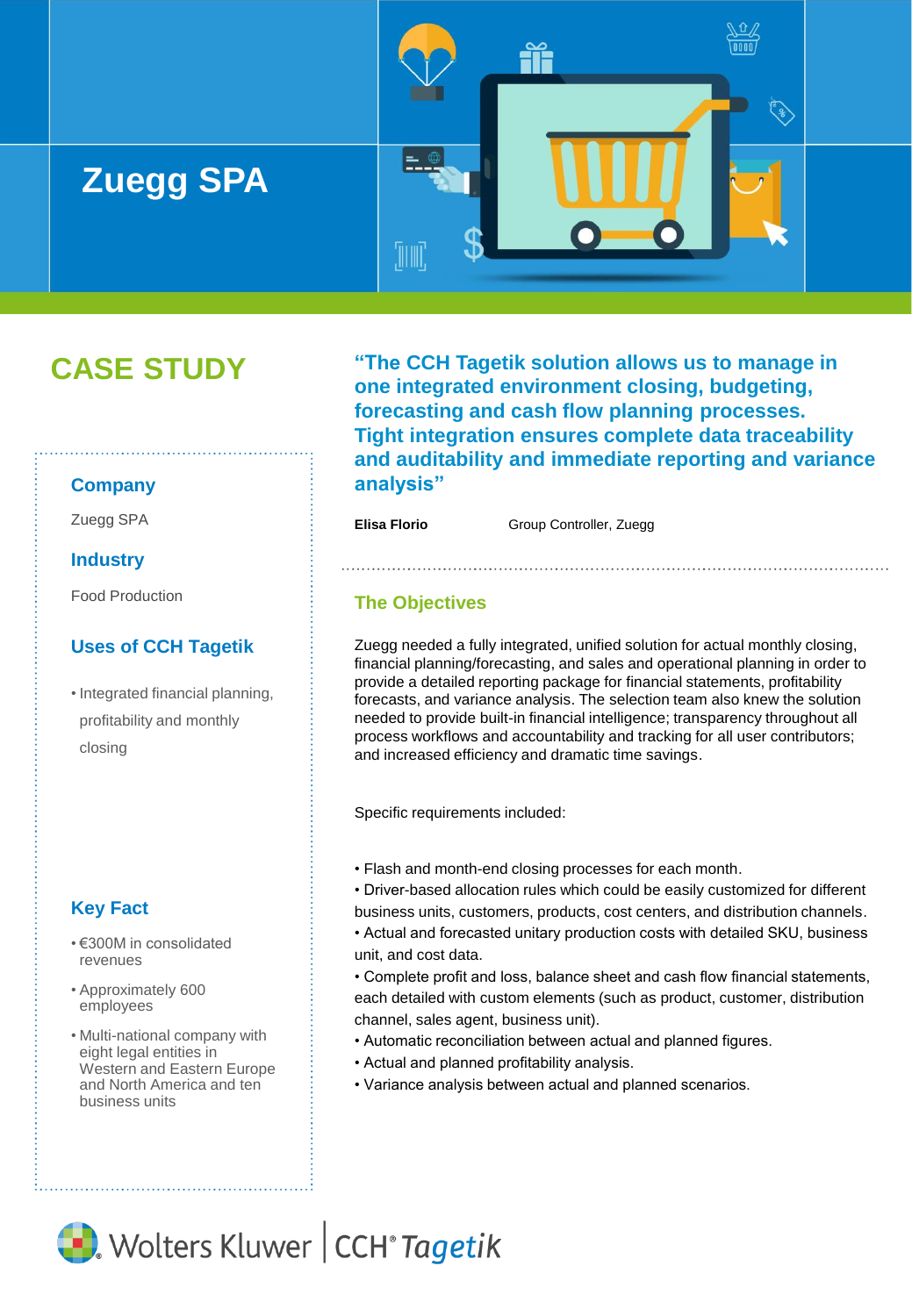# **Requirements**

- Provide consistent actual and planned calculation of unit costs
- Intercompany management
- Variance analysis reports

### **Benefits & Result**

- A single source of truth with a single point of data control.
- Faster planning scenarios, which make information available sooner for more responsive management decision making.
- Faster closing processes, from an average of 10 days to fewer than five.
- Actual and planning management in a single solution.
- Full traceability and auditability for all data.
- Multi-currency management and the ability to create simulations using different exchange rates.
- More accurate COGS calculations

### **The Solution**

After extensive evaluation of multiple systems, Zuegg selected CCH Tagetik. The solution was implemented in 2016.

The developed solution provides:

- Metadata consistency checks on staging area through Excel reports.
- Complete integration between actual and planned scenarios and profit and loss statements.
- Balance sheet and cash flow financial statements in a single database and dimensional model.
- A powerful and user-friendly allocation engine to implement
- driver-based logic in the closing and planning processes.
- Actual inventory closing and cost calculation by SKU, cost bucket and business unit.
- Sales planning by account manager, customer and product.
- Detailed unit cost calculation for bills of material (BOMs), routings, and material planning requirements (MRPs).
- Simulated inventory closings.

The CCH Tagetik solution has enabled Zuegg to put process responsibility for most activities in the hands of each business unit controller. Previously, SAP was too slow to handle processes simultaneously.

Intercompany flows are centrally managed and all the batch processes (data loading, allocations, inventory closing/planning, COGS calculation) can be also executed centrally or all business units.

# **The Result and Benefits**

The CCH Tagetik solution is bringing many overarching benefits to the Finance office,

such as:

- A single source of truth with a single point of data control.
- Faster planning scenarios, which make information available sooner for more
- responsive management decision making.
- Faster closing processes, from an average of 10 days to five.
- Actual and planning management in a single solution.
- Full traceability and auditability for all data.
- Multi-currency management and the ability to create simulations using different exchange rates.
- More accurate COGS calculations for planning scenarios.
- The ability to do monthly inventory closings.
- Expedited SAP data loading with automated consistency check reports.
- Ability to automatically execute allocation routines for all group companies
- Streamlined reporting with no manual intervention required.